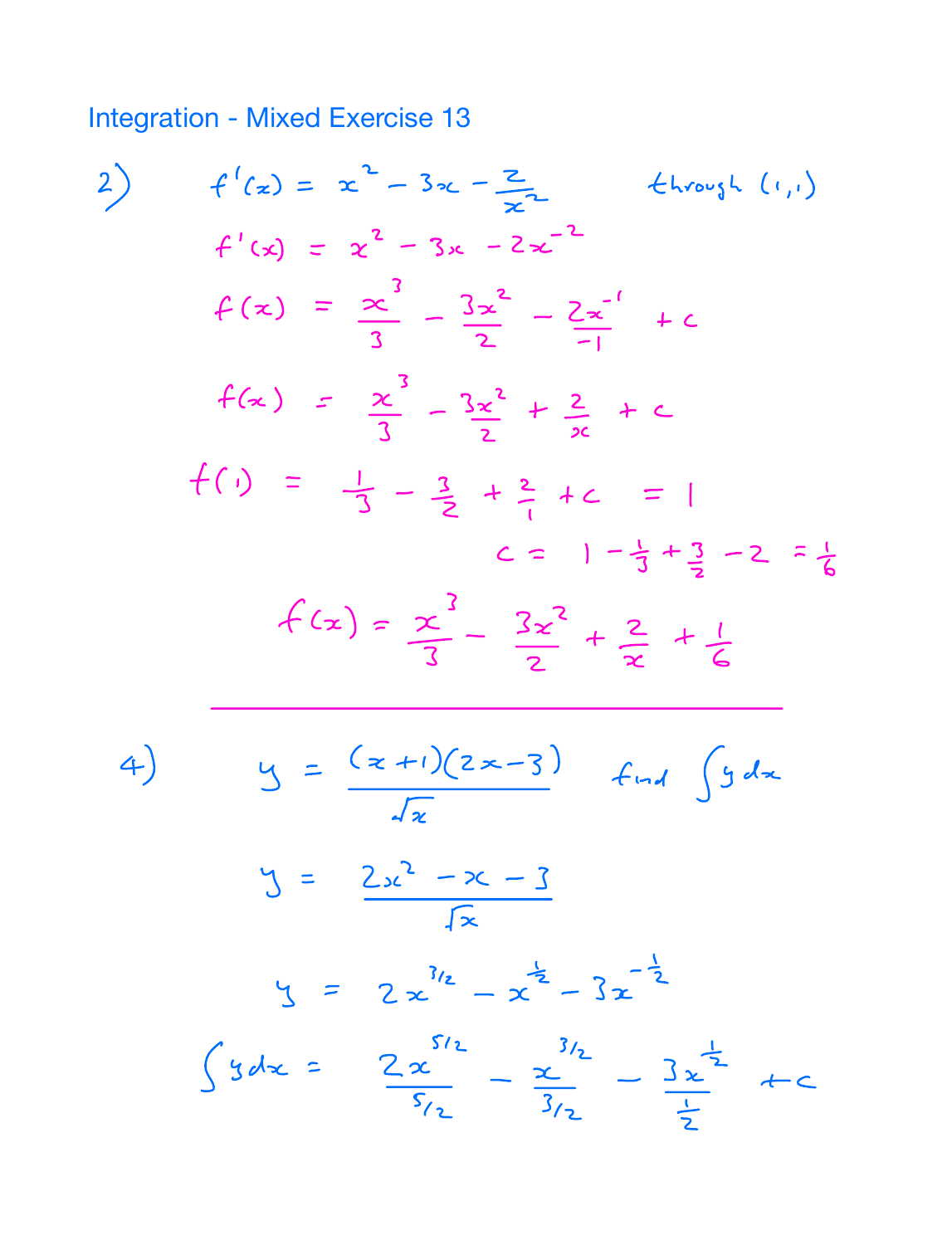$$
= \frac{4}{5}x^{\frac{5}{2}} - \frac{2}{3}x^{\frac{3}{2}} - 6x^{\frac{1}{2}} + C
$$
  
\n4)  
\n4)  
\n5
$$
y^{\frac{1}{2}} = x^{\frac{1}{3}} + 3
$$
  
\n5
$$
y = (x^{\frac{1}{3}} + 3)^{2}
$$
  
\n6
$$
= x^{\frac{2}{3}} + 6x^{\frac{2}{3}} + 9
$$
  
\n7
$$
y = 6x^{\frac{2}{3}} + 9x^{\frac{2}{3}} + 9x + C
$$
  
\n8
$$
= 3x^{\frac{5}{3}} + \frac{6x^{\frac{4}{3}}}{4}
$$
  
\n9
$$
= \frac{3}{5}x^{\frac{5}{3}} + \frac{9}{2}x^{\frac{4}{3}} + 9x + C
$$

8) 
$$
\int \left(\frac{a}{3x^{3}} - ab\right)dx = -\frac{2}{3x^{2}} + 14x + c
$$
  

$$
\int \left(\frac{a_{x}^{-3}}{3} - ab\right)dx = -\frac{2}{3x^{2}} + 14x + c
$$
  

$$
\frac{a_{2}c^{-2}}{3(-2)} - ab_{2}x + c = -\frac{2}{3x^{2}} + 14x + c
$$
  

$$
-\frac{a}{6x^{2}} - ab_{2}x + c = -\frac{2}{3x^{2}} + 14x + c
$$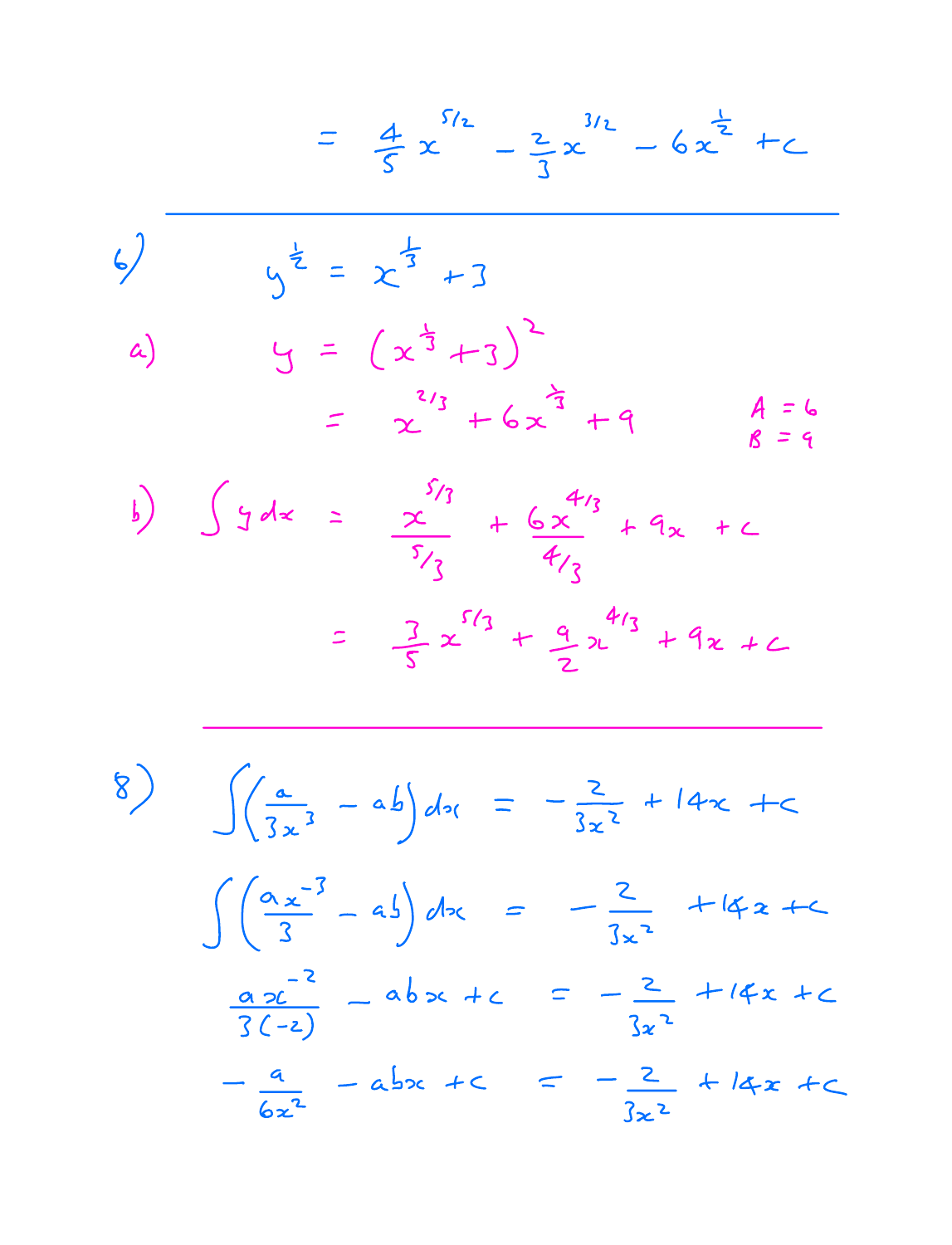$$
-\frac{a}{6} = -\frac{2}{3} \Rightarrow a = 4
$$
  
\n
$$
-a5 = 14
$$
  
\n
$$
-4b = 14
$$
  
\n
$$
b = \frac{14}{-4} = -\frac{7}{2}
$$
  
\n10)  
\n
$$
f'(k) = 5 + 2k
$$
  
\n
$$
f(b) = \int (5 + 2k) dk
$$
  
\n
$$
= 5k + 6^2 + c
$$
  
\n
$$
f(0) = 0 \pm 0 + c \Rightarrow 2 = 0
$$
  
\n
$$
\frac{f(k)}{2} = 5 + 6 + c^2
$$
  
\n11)  
\n
$$
T + f(k) = 100
$$
  
\n
$$
5k + 6^2 = 100
$$
  
\n
$$
6^2 + 56 = 100 = 0
$$
  
\n
$$
6 = 7.813
$$
 or  $k = 72.8$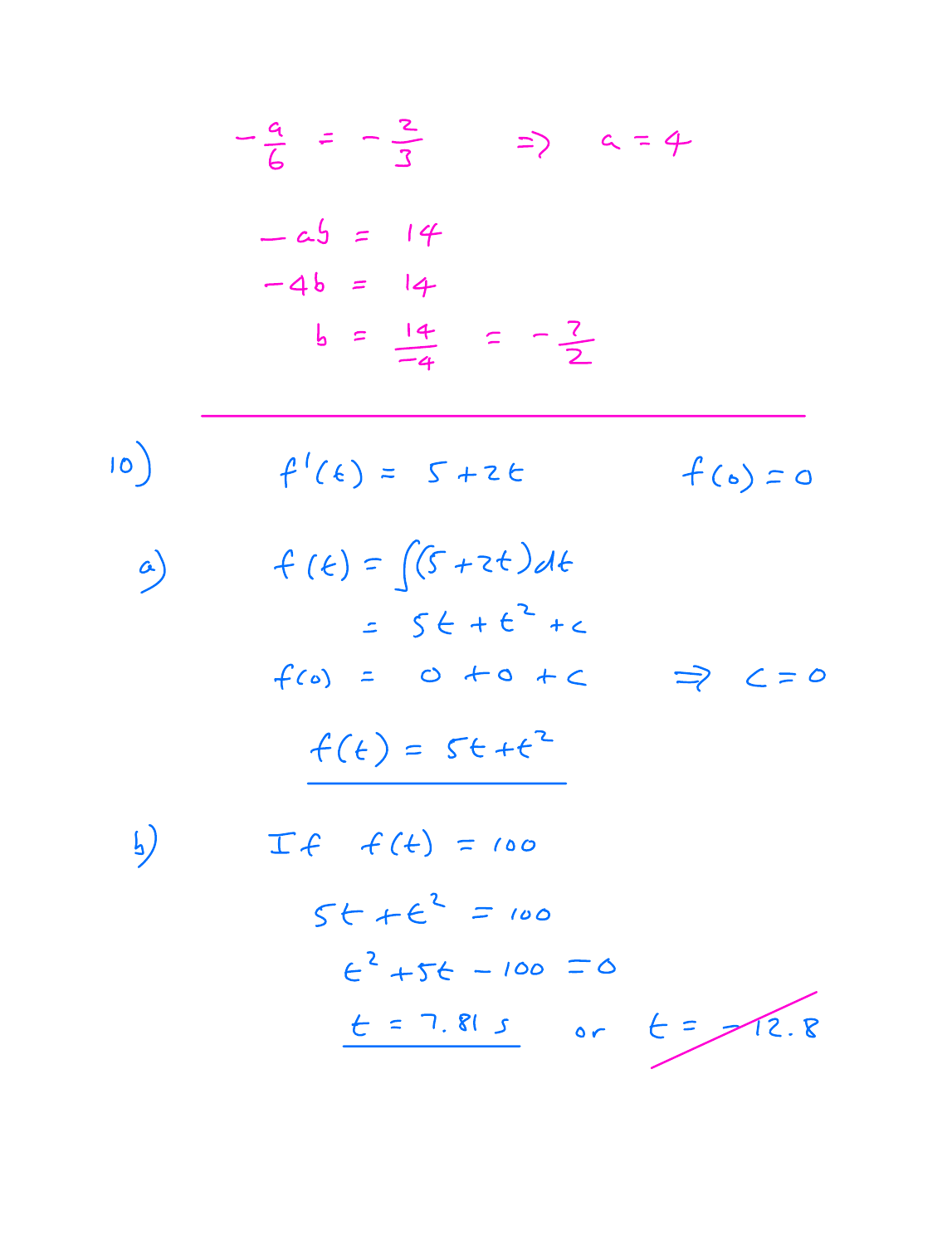12) (a) 
$$
\int (x^{\frac{1}{2}}-4)(x^{-\frac{1}{2}}-1)dx
$$
  
\n $= \int [x^{\circ}-4x^{-\frac{1}{2}}-x^{\frac{1}{2}}+4]dx$   
\n $= \int (5-4x^{-\frac{1}{2}}-x^{-\frac{1}{2}})dx$   
\n $= 5x - \frac{4x^{\frac{1}{2}}}{\frac{1}{2}} - \frac{x}{3/2} + c$   
\n $\frac{1}{2}$   
\n $= 5x - 8x^{\frac{1}{2}} - \frac{2}{3}x^{3/2} + c$   
\n $\frac{1}{2}$   
\n $= \int 5x - 8x^{\frac{1}{2}} - \frac{2}{3}x^{3/2} + c$   
\n $= \int 5x - 8x^{\frac{1}{2}} - \frac{2}{3}x^{3/2} + c$   
\n $= \int 5x - 8x^{\frac{1}{2}} - \frac{2}{3}x^{3/2} + c$   
\n $= 20 - 16 - \frac{16}{3} - 5 + 8 + \frac{2}{3}$   
\n $= 7 - \frac{14}{3} = \frac{7}{3}$